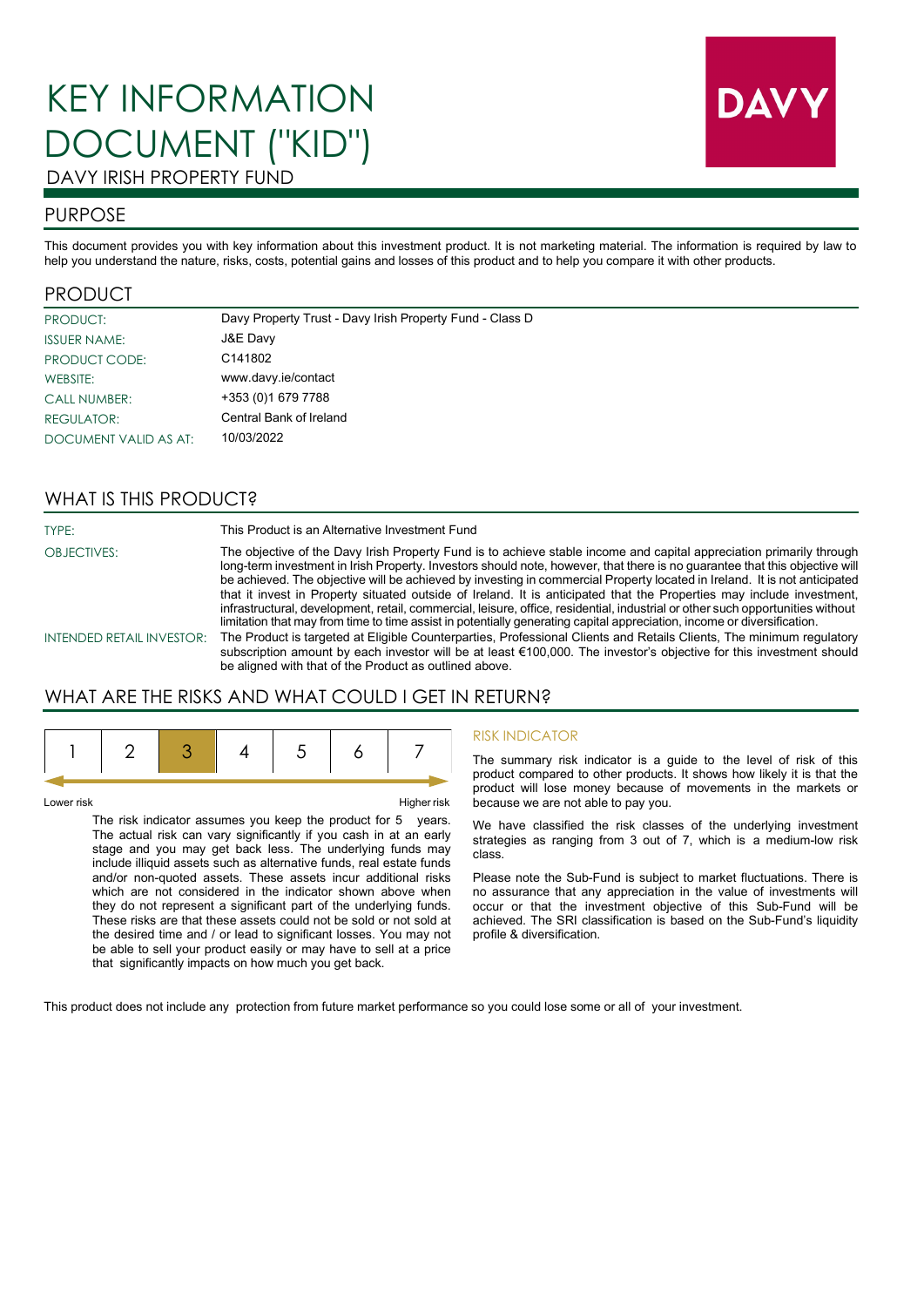#### PERFORMANCE SCENARIOS

Market developments in the future cannot be accurately predicted. The scenarios shown are only an indication of some of the possible outcomes based on recent returns. Actual returns could be lower.

| SURVIVAL SCENARIOS         |                                     | YEAR          | 3 YEARS       | 5 YEARS<br><i><b>IRECOMMENDED</b></i><br><b>HOLDING PERIOD)</b> |
|----------------------------|-------------------------------------|---------------|---------------|-----------------------------------------------------------------|
| STRESS SCENARIO            | What might you get back after costs | 8 194.53 EUR  | 8 632.36 EUR  | 8 273.02 EUR                                                    |
|                            | Average return each year            | $-18.05%$     | $-4.78%$      | $-3.72%$                                                        |
| UNFAVOURABLE SCENARIO      | What might you get back after costs | 9448.52 EUR   | 9 032.37 EUR  | 8 737.71 EUR                                                    |
|                            | Average return each year            | $-5.51%$      | $-3.34%$      | $-2.66%$                                                        |
| MODERATE SCENARIO          | What might you get back after costs | 9 993.58 EUR  | 9 923 EUR     | 9852.92 EUR                                                     |
|                            | Average return each year            | $-0.06%$      | $-0.26%$      | $-0.3%$                                                         |
| <b>FAVOURABLE SCENARIO</b> | What might you get back after costs | 10 469 84 EUR | 10 798.07 EUR | 11 005.1 EUR                                                    |
|                            | Average return each year            | 4.7%          | 2.59%         | 1.93%                                                           |

This table shows the money you could get back over the recommended holding period, under different scenarios, assuming that you invest 10000 EUR.

The scenarios shown illustrate how your investment could perform. You can compare them with the scenarios of other products.

The scenarios presented are an estimate of future performance based on evidence from the past, and are not an exact indicator. What you get will vary depending on how the market performs and how long you keep the investment.

# WHAT HAPPENS IF J&E DAVY IS UNABLE TO PAY OUT?

You may face a financial loss should the Manufacturer or depositary, Northern Trust Fiduciary Services (Ireland) Limited, default on their obligations. There is a compensation fund available for investors under the Investor Compensation Act, 1998 (the "Act") where the criteria for payment of compensation under the Act have been fulfilled. Further details are available from the Manufacturer.

## WHAT ARE THE COSTS?

#### COSTS OVER TIME

The Reduction in Yield (RIY) shows what impact the total costs you pay will have on the investment return you might get. The total costs take into account one-off, ongoing and incidental costs.

The amounts shown here are the cumulative costs of the product itself, for three different holding periods. They include potential early exit penalties. The figures assume you invest 10,000 EUR. The figures are estimates and may change in the future.

The person selling you or advising you about this product may charge you other costs. If so, this person will provide you with information about these costs, and show you the impact that all costs will have on your investment over time.

| INVESTMENT 10000 EUR            |                   | IF YOU CASH IN AFTER 1 YEAR IF YOU CASH IN AFTER 3 YEARS IF YOU CASH IN AFTER 5 YEARS |              |
|---------------------------------|-------------------|---------------------------------------------------------------------------------------|--------------|
| <b>Total costs</b>              | <b>213.06 EUR</b> | 648.3 EUR                                                                             | l 096.06 EUR |
| Impact on return (RIY) per year | $2.13\%$          | $2.13\%$                                                                              | $2.13\%$     |

#### COMPOSITION OF COSTS

The table below shows:

\* The impact each year of the different types of costs on the investment return you might get at the end of the recommended holding period.

\* What the different cost categories mean.